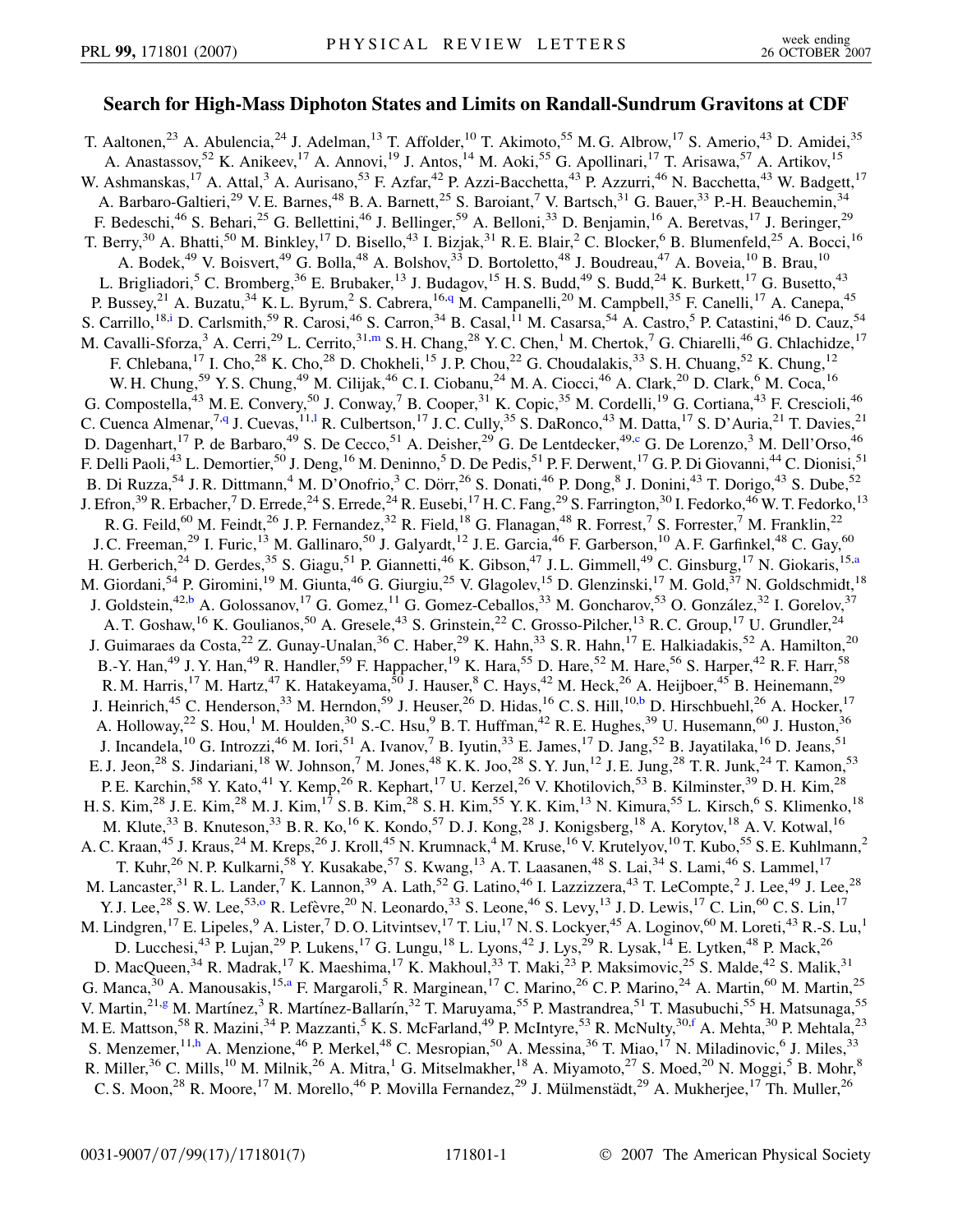<span id="page-1-4"></span><span id="page-1-3"></span><span id="page-1-1"></span>R. Mumford,<sup>25</sup> P. Murat,<sup>17</sup> M. Mussini,<sup>5</sup> J. Nachtman,<sup>17</sup> A. Nagano,<sup>55</sup> J. Naganoma,<sup>57</sup> K. Nakamura,<sup>55</sup> I. Nakano,<sup>40</sup> A. Napier,<sup>56</sup> V. Necula,<sup>16</sup> C. Neu,<sup>45</sup> M. S. Neubauer,<sup>9</sup> J. Nielse[n](#page-6-11),<sup>29,n</sup> L. Nodulman,<sup>2</sup> O. Norniella,<sup>3</sup> E. Nurse,<sup>31</sup> S. H. Oh,<sup>16</sup> Y. D. Oh,<sup>28</sup> I. Oksuzian,<sup>18</sup> T. Okusawa,<sup>41</sup> R. Oldeman,<sup>30</sup> R. Orava,<sup>23</sup> K. Osterberg,<sup>23</sup> C. Pagliarone,<sup>46</sup> E. Palencia,<sup>11</sup> V. Papadimitriou,<sup>17</sup> A. Papaikonomou,<sup>26</sup> A. A. Paramonov,<sup>13</sup> B. Parks,<sup>39</sup> S. Pashapour,<sup>34</sup> J. Patrick,<sup>17</sup> G. Pauletta,<sup>54</sup> M. Paulini,  $^{12}$  C. Paus,  $^{33}$  D. E. Pellett,  $^7$  A. Penzo,  $^{54}$  T. J. Phillips,  $^{16}$  G. Piacentino,  $^{46}$  J. Piedra,  $^{44}$  L. Pinera,  $^{18}$  K. Pitts,  $^{24}$ C. Plager,<sup>8</sup> L. Pondrom,<sup>59</sup> X. Portell,<sup>3</sup> O. Poukhov,<sup>15</sup> N. Pounder,<sup>42</sup> F. Prakoshyn,<sup>15</sup> A. Pronko,<sup>17</sup> J. Proudfoot,<sup>2</sup> F. Ptohos, <sup>19,[e](#page-6-12)</sup> G. Punzi, <sup>46</sup> J. Pursley, <sup>25</sup> J. Rademacker, <sup>42[,b](#page-6-6)</sup> A. Rahaman, <sup>47</sup> V. Ramakrishnan, <sup>59</sup> N. Ranjan, <sup>48</sup> I. Redondo, <sup>32</sup> B. Reisert, <sup>17</sup> V. Rekovic, <sup>37</sup> P. Renton, <sup>42</sup> M. Rescigno, <sup>51</sup> S. Richter, <sup>26</sup> F. Rimondi, <sup>5</sup> L. Ristori, <sup>46</sup> A. Robson, <sup>21</sup> T. Rodrigo, <sup>11</sup> E. Rogers,<sup>24</sup> S. Rolli,<sup>56</sup> R. Roser,<sup>17</sup> M. Rossi,<sup>54</sup> R. Rossin,<sup>10</sup> P. Roy,<sup>34</sup> A. Ruiz,<sup>11</sup> J. Russ,<sup>12</sup> V. Rusu,<sup>13</sup> H. Saarikko,<sup>23</sup> A. Safonov,<sup>53</sup> W. K. Sakumoto,<sup>49</sup> G. Salamanna,<sup>51</sup> O. Saltó,<sup>3</sup> L. Santi,<sup>54</sup> S. Sarkar,<sup>51</sup> L. Sartori,<sup>46</sup> K. Sato,<sup>17</sup> P. Savard,<sup>34</sup> A. Savoy-Navarro,<sup>44</sup> T. Scheidle,<sup>26</sup> P. Schlabach,<sup>17</sup> E. E. Schmidt,<sup>17</sup> M. P. Schmidt,<sup>60</sup> M. Schmitt,<sup>38</sup> T. Schwarz,<sup>7</sup> L. Scodellaro,<sup>11</sup> A. L. Scott,<sup>10</sup> A. Scribano,<sup>46</sup> F. Scuri,<sup>46</sup> A. Sedov,<sup>48</sup> S. Seidel,<sup>37</sup> Y. Seiya,<sup>41</sup> A. Semenov,<sup>15</sup> L. Sexton-Kennedy,<sup>17</sup> A. Sfyrla,<sup>20</sup> S. Z. Shalhout,<sup>58</sup> M. D. Shapiro,<sup>29</sup> T. Shears,<sup>30</sup> P. F. Shepard,<sup>47</sup> D. Sherman,<sup>22</sup> M. Shimojima,<sup>55[,k](#page-6-13)</sup> M. Shochet,<sup>13</sup> Y. Shon,<sup>59</sup> I. Shreyber,<sup>20</sup> A. Sidoti,<sup>46</sup> P. Sinervo,<sup>34</sup> A. Sisakyan,<sup>15</sup> A. J. Slaughter,<sup>17</sup> J. Slaunwhite,<sup>39</sup> K. Sliwa,<sup>56</sup> J. R. Smith,<sup>7</sup> F. D. Snider,<sup>17</sup> R. Snihur,<sup>34</sup> M. Soderberg,<sup>35</sup> A. Soha,<sup>7</sup> S. Somalwar,<sup>52</sup> V. Sorin,<sup>36</sup> J. Spalding,<sup>17</sup> F. Spinella,<sup>46</sup> T. Spreitzer,<sup>34</sup> P. Squillacioti,<sup>46</sup> M. Stanitzki,<sup>60</sup> A. Staveris-Polykalas,<sup>46</sup> R. St. Denis,<sup>21</sup> B. Stelzer,<sup>8</sup> O. Stelzer-Chilton,<sup>42</sup> D. Stentz,<sup>38</sup> J. Strologas,<sup>37</sup> D. Stuart,<sup>10</sup> J. S. Suh,<sup>28</sup> A. Sukhanov,<sup>18</sup> H. Sun,<sup>56</sup> I. Suslov,<sup>15</sup> T. Suzuki,<su[p](#page-6-14)>55</sup> A. Taffard,<sup>24,p</sup> R. Takashima,<sup>40</sup> Y. Takeuchi,<sup>55</sup> R. Tanaka,<sup>40</sup> M. Tecchio,<sup>35</sup> P. K. Teng,<sup>1</sup> K. Terashi,<sup>50</sup> J. Thom,<sup>17,[d](#page-6-15)</sup> A. S. Thompson,<sup>21</sup> E. Thomson,<sup>45</sup> P. Tipton,<sup>60</sup> V. Tiwari,<sup>12</sup> S. Tkaczyk,<sup>17</sup> D. Toback,<sup>53</sup> S. Tokar,<sup>14</sup> K. Tollefson,<sup>36</sup> T. Tomura,<sup>55</sup> D. Tonelli,<sup>46</sup> S. Torre,<sup>19</sup> D. Torretta,<sup>17</sup> S. Tourneur,<sup>44</sup> W. Trischuk,<sup>34</sup> S. Tsuno,<sup>40</sup> Y. Tu,<sup>45</sup> N. Tur[i](#page-6-1)ni,<sup>46</sup> F. Ukegawa,<sup>55</sup> S. Uozumi,<sup>55</sup> S. Vallecorsa,<sup>20</sup> N. van Remortel,<sup>23</sup> A. Varganov,<sup>35</sup> E. Vataga,<sup>37</sup> F. Vazquez,<sup>18,i</sup> G. Velev, <sup>17</sup> C. Vellidis, <sup>46,[a](#page-6-5)</sup> G. Veramendi, <sup>24</sup> V. Veszpremi, <sup>48</sup> M. Vidal, <sup>32</sup> R. Vidal, <sup>17</sup> I. Vila, <sup>11</sup> R. Vilar, <sup>11</sup> T. Vine, <sup>31</sup> M. Vogel,<sup>37</sup> I. Vollrath,<sup>34</sup> I. Volobouev,<sup>29,0</sup> G. Volpi,<sup>46</sup> F. Würthwein,<sup>9</sup> P. Wagner,<sup>53</sup> R. G. Wagner,<sup>2</sup> R. L. Wagner,<sup>17</sup> J. Wagner,<sup>26</sup> W. Wagner,<sup>26</sup> R. Wallny,<sup>8</sup> S. M. Wang,<sup>1</sup> A. Warburton,<sup>34</sup> D. Waters,<sup>31</sup> M. Weinberger,<sup>53</sup> W. C. Wester III,<sup>17</sup> B. Whitehouse,<sup>56</sup> D. Whiteson,<sup>45[,p](#page-6-14)</sup> A. B. Wicklund,<sup>2</sup> E. Wicklund,<sup>17</sup> G. Williams,<sup>34</sup> H. H. Williams,<sup>45</sup> P. Wilson,<sup>17</sup> B. L. Winer,<sup>39</sup> P. Wittich,<sup>17[,d](#page-6-15)</sup> S. Wolbers,<sup>17</sup> C. Wolfe,<sup>13</sup> T. Wright,<sup>35</sup> X. Wu,<sup>20</sup> S. M. Wynne,<sup>30</sup> A. Yagil,<sup>9</sup> K. Yamamoto,<sup>41</sup> J. Yamaoka,<sup>52</sup> T. Yamashita,<sup>40</sup> C. Yang,<sup>60</sup> U.K. Yang,<sup>13,[j](#page-6-16)</sup> Y.C. Yang,<sup>28</sup> W.M. Yao,<sup>29</sup> G.P. Yeh,<sup>17</sup> J. Yoh,<sup>17</sup> K. Yorita,<sup>13</sup> T. Yoshida,<sup>41</sup> G. B. Yu,<sup>49</sup> I. Yu,<sup>28</sup> S. S. Yu,<sup>17</sup> J. C. Yun,<sup>17</sup> L. Zanello,<sup>51</sup> A. Zanetti,<sup>54</sup> I. Zaw,<sup>22</sup> X. Zhang,<sup>24</sup>

J. Zhou, $52$  and S. Zucchelli<sup>5</sup>

 $(CDF$  Coll[a](#page-6-5)boration)<sup>a</sup>

<sup>1</sup>*Institute of Physics, Academia Sinica, Taipei, Taiwan 11529, Republic of China*<br><sup>2</sup><sup>4</sup> *League Mational Laboratory, Argonna Illinois 60430, USA* 

<span id="page-1-5"></span><span id="page-1-2"></span><span id="page-1-0"></span>*Argonne National Laboratory, Argonne, Illinois 60439, USA*<br><sup>3</sup> *Argonne National Laboratory, Argonne, Illinois 60439, USA*<sup>3</sup>

*Institut de Fisica d'Altes Energies, Universitat Autonoma de Barcelona, E-08193, Bellaterra (Barcelona), Spain* <sup>4</sup>

*Baylor University, Waco, Texas 76798, USA* <sup>5</sup>

<sup>5</sup>Istituto Nazionale di Fisica Nucleare, University of Bologna, I-40127 Bologna, Italy

*Brandeis University, Waltham, Massachusetts 02254, USA* <sup>7</sup>

*University of California, Davis, Davis, California 95616, USA* <sup>8</sup>

*University of California, Los Angeles, Los Angeles, California 90024, USA* <sup>9</sup>

<sup>9</sup>University of California, San Diego, La Jolla, California 92093, USA<br>
<sup>10</sup>University of California, Santa Barbara, Santa Barbara, California 93106, USA<br>
<sup>11</sup>Instituto de Eisica de Cantabria, CSIC-University of Cantabri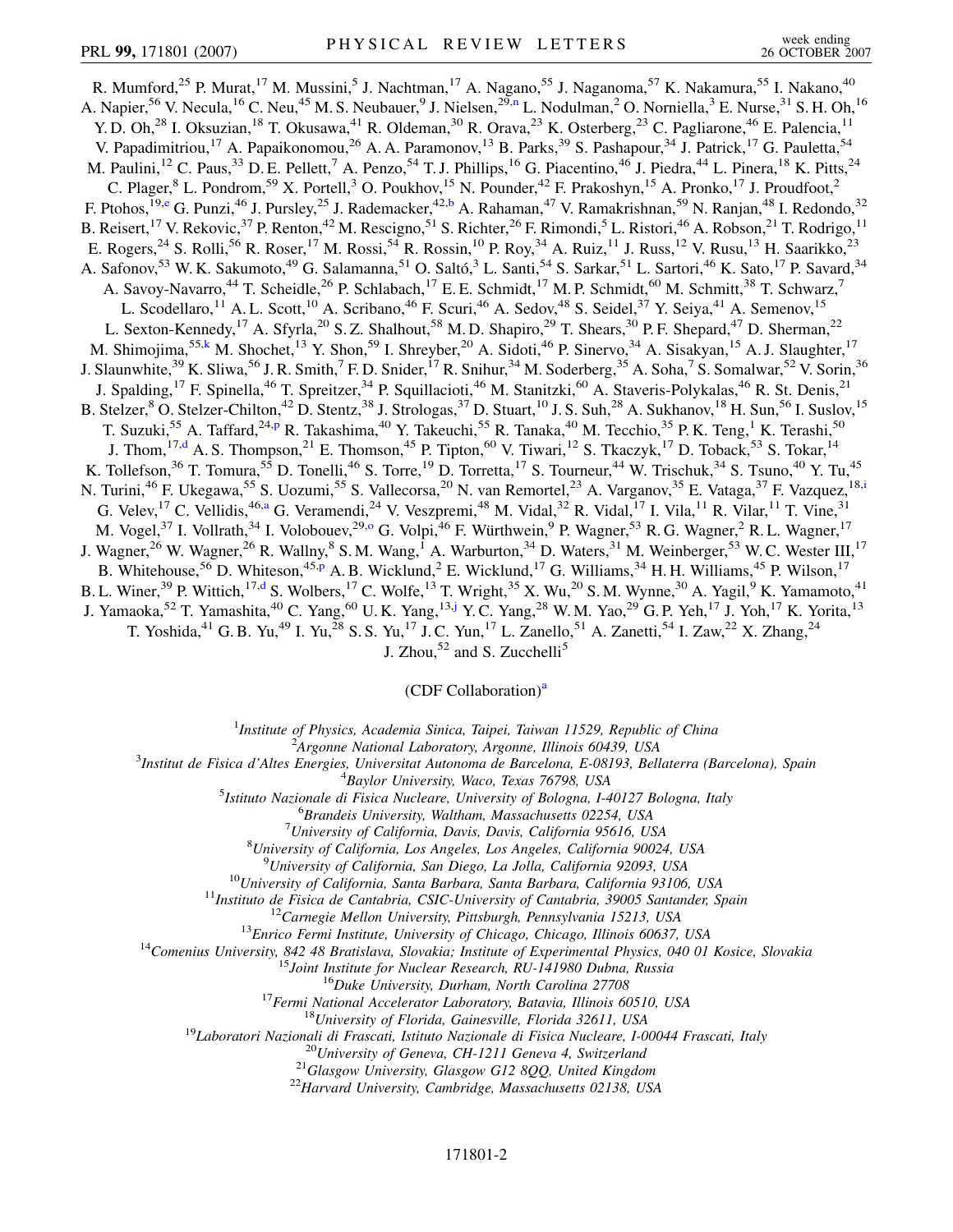<sup>23</sup>*Division of High Energy Physics, Department of Physics, University of Helsinki and Helsinki Institute of Physics,* <sup>24</sup>University of Illinois, Urbana, Illinois 61801, USA<br><sup>25</sup>The Johns Hopkins University, Baltimore, Maryland 21218, USA<br><sup>26</sup>Institut für Experimentelle Kernphysik, Universität Karlsruhe, 76128 Karlsruhe, Germany<br><sup>27</sup>High *Seoul National University, Seoul 151-742, Korea;* <sup>29</sup>Ernest Orlando Lawrence Berkeley National Laboratory, Berkeley, California 94720, USA<br><sup>30</sup>University of Liverpool, Liverpool L69 7ZE, United Kingdom<br><sup>31</sup>University College London, London WCIE 6BT, United Kingdom<br><sup>32</sup>C <sup>34</sup>Institute of Particle Physics: McGill University, Montréal, Canada H3A 2T8; and University of Toronto, Toronto, Canada M5S 1A7<br><sup>35</sup> University of Michigan, Ann Arbor, Michigan 48109, USA<br><sup>36</sup> Michigan State University, East Lansing, Michigan 48824, USA<br><sup>37</sup> University of New Mexico, Albuquerque, N <sup>42</sup>University of Dxford, Oxford OX1 3RH, United Kingdom<br><sup>43</sup>University of Padova, Istituto Nazionale di Fisica Nucleare, Sezione di Padova-Trento, I-35131 Padova, Italy<br><sup>44</sup>LPNHE, Universite Pierre et Marie Curie/IN2P3-C <sup>48</sup>Purdue University, West Lafayette, Indiana 47907, USA<br><sup>49</sup>University of Rochester, Rochester, New York 14627, USA<br><sup>49</sup>University of Rochester, Rochester, New York 14627, USA<br><sup>51</sup>Istituto Nazionale di Fisica Nucleare, <sup>60</sup>*Yale University, New Haven, Connecticut 06520, USA* (Received 17 July 2007; published 22 October 2007) We have performed a search for new particles which decay to two photons using 1.2 fb<sup>-1</sup> of integrated we have performed a search for hew particles which decay to two photons using 1.2 for the Hermilab luminosity from  $p\bar{p}$  collisions at  $\sqrt{s} = 1.96$  TeV collected using the CDF II detector at the Fermilab Tevatron. We find the diphoton mass spectrum to be in agreement with the standard model expectation, and set limits on the cross section times branching ratio for the Randall-Sundrum graviton, as a function of diphoton mass. We subsequently derive lower limits for the graviton mass of 230 GeV/ $c^2$  and PRL 99, 171801 (2007) PHYSICAL REVIEW LETTERS week ending

DOI: [10.1103/PhysRevLett.99.171801](http://dx.doi.org/10.1103/PhysRevLett.99.171801) PACS numbers: 13.85.Rm, 11.25.Wx, 13.85.Qk, 14.80.j

A potential signature for new, heavy particles is a narrow mass resonance decaying to two energetic photons. Such a signature could arise from extra spatial dimensions, as in the Randall-Sundrum (RS) model [[1\]](#page-6-17). In this Letter we present the results of the search for this signature in  $p\bar{p}$  collision data from the CDF II detector at the Fermilab Tevatron.

Some string theories propose that as many as seven new spatial dimensions may exist, with their geometry potentially responsible for the apparent weakness of gravity (the

850 GeV/ $c^2$ , at the 95% confidence level, for coupling parameters  $(k/\overline{M}_{\text{Pl}})$  of 0.01 and 0.1, respectively.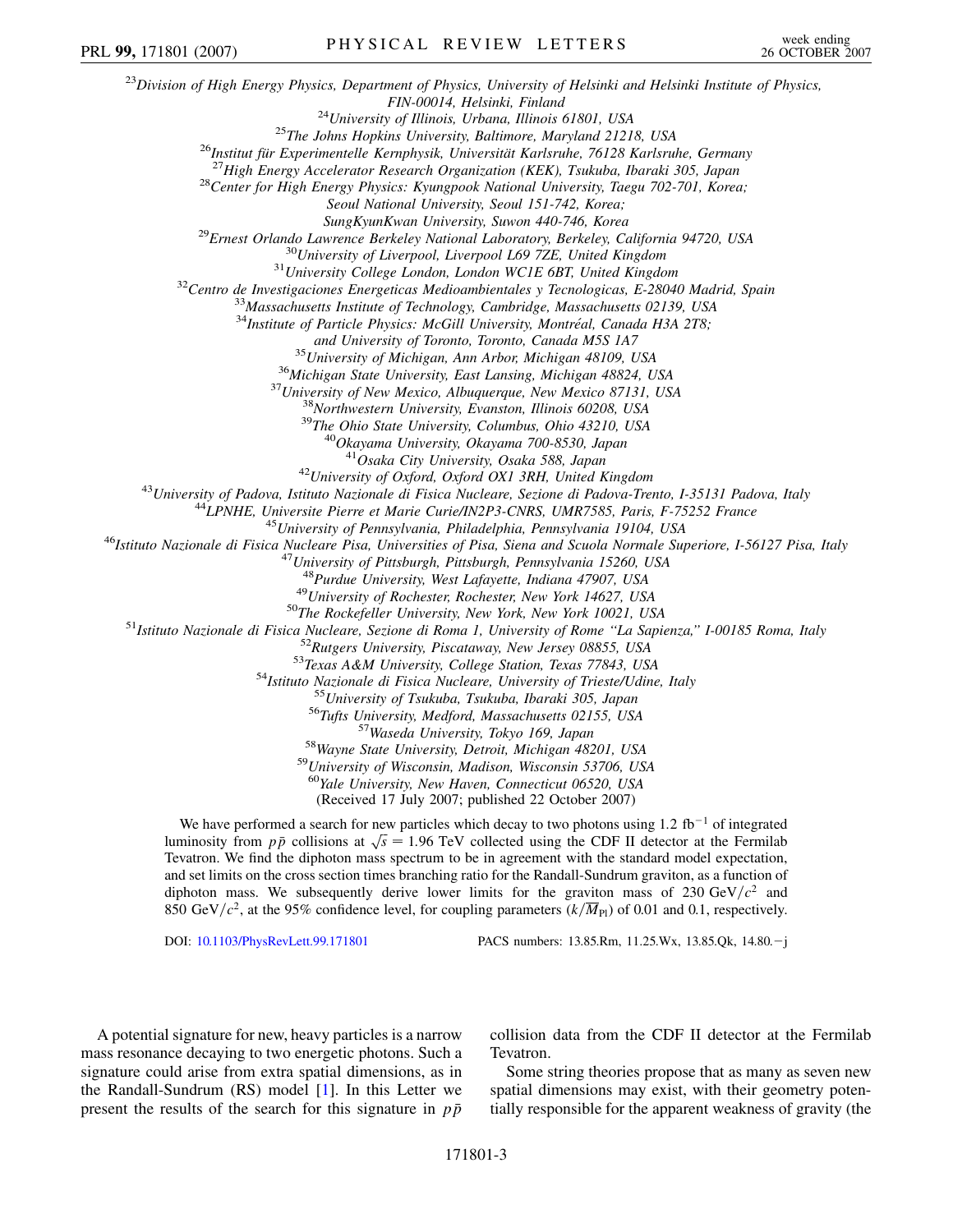hierarchy problem). In the minimal RS model, this geometry is a five-dimensional space with negative curvature, bounded by two three-dimensional, spatially extended membranes (or ''branes''). These branes are separated by a distance  $\pi r_c$ , where  $r_c$  is the compactification radius. Using  $\phi$  as the coordinate of the extra dimension (0  $\leq$  $\phi \leq \pi$ ), the standard model (SM) particles are confined to the "TeV" brane, located at  $\phi = \pi$ , while the gravitational wave function is localized at  $\phi = 0$ . The scale of physical phenomena on the TeV brane is specified by physical phenomena on the TeV brane is specified by<br>  $\Lambda_{\pi} = \overline{M}_{\text{Pl}} e^{-k r_c \pi}$ , where  $\overline{M}_{\text{Pl}} = M_{\text{Pl}} / \sqrt{8 \pi} = 2.4 \times$ 10<sup>18</sup> GeV is the effective four-dimensional (reduced) Planck scale and *k* is a curvature parameter of the order of the Planck scale.

To remove the hierarchy between gravity and the electroweak force,  $\Lambda_{\pi}$  is set to approximately 1 TeV. The Planck scale then arises from the small overlap of the graviton wave function with the TeV brane in the fifth dimension, and the compactification scale gives rise to a Kaluza Klein tower of graviton states, an infinite set of four-dimensional particles with increasing masses. This mass spectrum is given by  $m_n = x_n (k / \overline{M}_{\text{Pl}}) \Lambda_{\pi}$ , where  $x_n$ are the roots of the first-order Bessel function, and the states couple with strength  $1/\Lambda_{\pi}$ . Thus, the widths and masses of the resonances are dependent on the parameter  $k/M_{\rm Pl}$ .

The values of *k* must be large enough to be consistent with the apparent weakness of gravity, but small enough to prevent the theory from becoming nonperturbative [[2\]](#page-6-18). Given these considerations, we examine values in the range  $0.01 \le k/\overline{M}_{\text{Pl}} \le 0.1$ . For this range, graviton production results in a diphoton mass peak narrower than the CDF detector resolution. The spin-2 nature of the graviton, decaying by either *s*- or *p*-wave states, favors searches in the diphoton channel, where the branching ratio is twice that of any single dilepton channel.

Existing lower mass limits on RS gravitons from a search using the D0 detector and 260  $pb^{-1}$  of data, in the combined diphoton, dielectron, and dimuon channels, are  $250 \text{ GeV}/c^2$  for  $k/\overline{M}_{\text{Pl}} = 0.01$  and 785 GeV/ $c^2$  for  $k/\overline{M}_{\text{Pl}} = 0.1$  at the 95% confidence level (C.L.) [[3\]](#page-6-19). The previous limits from the CDF collaboration are from a combined dielectron and dimuon search using  $200$  pb<sup>-1</sup> of data, with limits of 170 GeV/ $c^2$  and 710 GeV/ $c^2$  for  $k/\overline{M}_{\text{Pl}} = 0.01$  and 0.1 respectively [[4](#page-6-20)].

This search uses  $1.2$  fb<sup>-1</sup> of integrated luminosity col-This search uses 1.2 to or integrated funniosity collected by the CDF II detector operating at  $\sqrt{s}$  = 1.96 TeV. The detector [\[5](#page-6-21)] is approximately forward-backward and azimuthally symmetric. A seven-layer (eight-layer in the forward region) silicon tracker [[6](#page-6-22)] is surrounded by an open-cell drift chamber (COT) [\[7](#page-6-23)]. The fiducial coverage of the COT is  $|\eta|$  < 1.0, and the silicon detector extends the tracking coverage to  $|\eta|$  < 2.0. The integrated tracking system is contained within a superconducting solenoid, providing a 1.4 T magnetic field. Surrounding these are the electromagnetic and hadronic calorimeters [[8](#page-6-24)], divided into "central" ( $|\eta|$  < 1.1) and "plug" (1.1 <  $|\eta|$  < 3.6) regions, providing measurements of both shower energy and position. At the approximate electromagnetic shower maximum, the calorimeters contain fine-grained detectors [\[9\]](#page-6-25) that measure the shower shape and centroid position in the two dimensions transverse to the shower development. Surrounding these detectors is a system of muon detectors [\[10\]](#page-6-26). Three levels of realtime trigger systems are used to filter events.

The collision events recorded for analysis were selected by at least one of four triggers. Two of the triggers require two clusters of electromagnetic energy [[5](#page-6-21)]: one of these triggers requires both clusters to have transverse energy  $E_T$  > 12 GeV, and to be isolated in the calorimeter, while the other requires the two clusters to have  $E_T > 18$  GeV, but makes no isolation requirement. To ensure very high trigger efficiency at the largest photon  $E_T$ , events are also accepted from two single-photon triggers. The first of these triggers requires  $E_T > 50$  GeV without an isolation criterion; the second requires  $E_T > 70$  GeV, without an isolation criteria, and relaxed requirements on the hadronic energy associated with cluster. The combination of these triggers is effectively 100% efficient for the kinematic region used in this search for diphoton events above a mass of 50 GeV/ $c^2$ .

The triggered events are required to have been recorded while the relevant detector elements were fully operational. Events are examined in which either both photons are in the central calorimeter (approximately in the region  $|\eta|$  < 1*:*04), or one photon is in the central and the other is in the plug calorimeter (over the region  $1.2 < |\eta| < 2.8$ ). The data were collected between February, 2002 and February, 2006 and correspond to an integrated luminosity of 1.2 fb<sup>-1</sup> for the central-central (CC) diphoton sample and 1.1 fb<sup>-1</sup> for the central-plug (CP) sample. The luminosity of the CP sample is reduced because good silicon detector conditions are required for tracking in the plug region.

In both the CC and CP cases, each of the two photons is required to produce a highly electromagnetic energy cluster with  $E_T > 15$  GeV and together to have a reconstructed diphoton invariant mass greater than 30  $GeV/c^2$ . Both are required to be in the fiducial region of the shower maximum detectors and to pass the following photon identification requirements: transverse shower profiles consistent with a single-photon, additional transverse energy in the calorimeter in a cone of angular radius  $R =$  $\sqrt{(\Delta \phi)^2 + (\Delta \eta)^2} = 0.4$  around the photon candidate *<*2 GeV, and the scalar sum of the transverse momentum  $p_T$  of the tracks in the same cone  $\langle 2 \text{ GeV}/c \rangle$ . Photons in the central detector are required to produce isolated energy clusters in the shower maximum detector.

The selected data consist of 11 088 CC and 20 933 CP events. The diphoton invariant mass distribution for these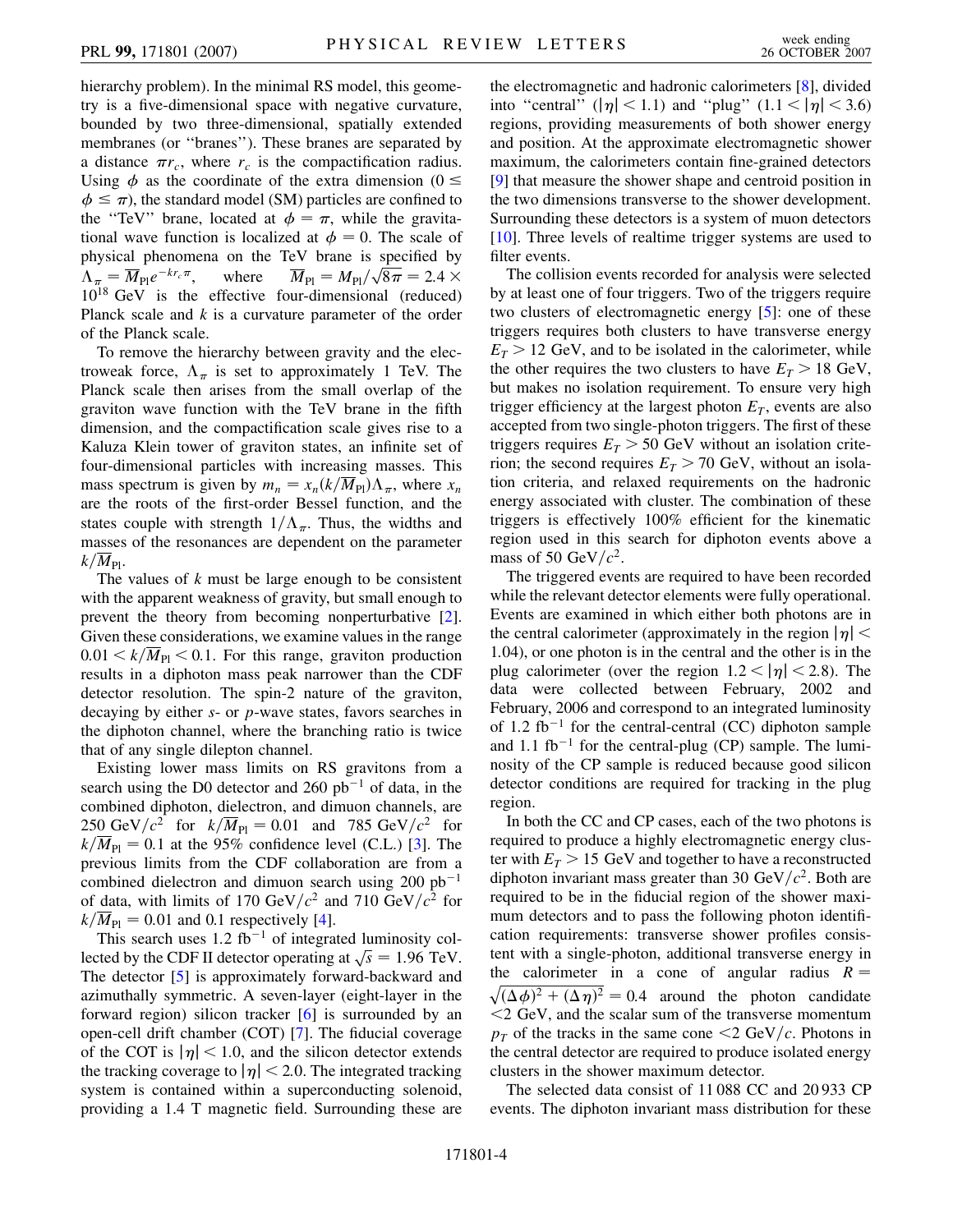events, histogrammed in bins equivalent to the mass resolution [approximated by  $0.13\sqrt{m(\text{GeV}/c^2)}\oplus 0.014m\text{ GeV}$ , where *m* is diphoton mass] is shown in Fig. [1](#page-4-0). The highest mass pairs occur at  $602 \text{ GeV}/c^2$  for the CC data and 454 GeV $/c^2$  for the CP data, as shown in Fig. [2.](#page-4-1)

The expected numbers of RS graviton events, as a function of graviton mass, are estimated using the HERWIG 6510 event generator [[11](#page-6-27)], with CTEQ5L parton distribution functions (PDFs) [[12](#page-6-28)], and processed by the GEANT 3 based CDF II detector simulation [[13](#page-6-29)]. The combined acceptance and selection efficiency for RS events increases from  $0.31 \pm 0.01_{stat}$  for gravitons of mass 200 GeV/ $c^2$  to 0.36  $\pm$  0.01<sub>stat</sub> for gravitons of mass 1050 GeV/ $c^2$ . Final corrections to the efficiency are derived by comparing the measured and Monte Carlo simulated detector response to electrons from *Z* boson decays, since a pure sample of reconstructed photons is not available, and the characteristics of energy deposited in the calorimeter by electrons are almost indistinguishable from those of photons. The largest systematic uncertainties on the expected number of gravitons arise from the luminosity measurement (6%) and the choice of PDF (4%). The latter uncertainty is determined from the variation in the efficiency when employing different PDF parametrizations.

Most *Z* bosons that decay to  $e^+e^-$  are rejected by requiring no associated tracks; however, approximately 1% of these remain in the CP sample at a mass peak below the search region. There are two other significant components to the diphoton data sample. The first is SM diphoton production, which is estimated with the DIPHOX next-to-

<span id="page-4-0"></span>

FIG. 1. The diphoton invariant mass distribution of events for both CC and CP channels, histogrammed in bins of approximately one unit of calorimeter mass resolution. The enhancement near 90 GeV/ $c^2$  is due to misidentified *Z* boson decays to electrons in the CP sample.

leading-order (NLO) Monte Carlo [\[14\]](#page-6-30) calculation. This program computes a cross section as a function of mass. The mass spectrum is then corrected by an efficiency function derived from a SM diphoton sample generated by PYTHIA [[15](#page-6-31)] and processed through the full detector simulation. The leading systematic uncertainty on this background estimate is approximately 20%, which comes from the variation in the cross section when the renormalization scale,  $Q^2$ , is varied in the generation. The second component is jets, consisting of quarks that fragment into a high momentum  $\pi^0$ , which subsequently decays as  $\pi^0 \rightarrow$  $\gamma\gamma$ . The resulting photon showers may overlap, and can pass the photon selection. The diphoton mass distribution of this background is derived from a sample of photonlike jets obtained by loosening the photon selection criteria, then removing the events which pass all the signal selection requirements. The selection of the photonlike jets is varied and the resulting variation in the shape of the mass distribution is approximately 20%. This is the leading systematic uncertainty on the jet background.

To extrapolate to the highest masses, the mass distributions of the two background sources are fitted to a product of a polynomial and the sum of two (for photonlike jets) or three (for DIPHOX) exponentials. The fit to the photonlike jets includes a contribution from the DIPHOX shape to allow for true diphoton events which appear in this sample. For the signal region background estimate, the DIPHOX distri-

<span id="page-4-1"></span>

FIG. 2. The mass distribution in the CC (a) and CP (b) signal regions with the *a priori* background overlaid. The points are the data. The dotted line shows the jets which fake photons as predicted from the photonlike jet sample, and the solid line shows this background plus the DIPHOX SM diphoton distribution. The gray band shows the uncertainty on the total background. This background is not used in setting limits.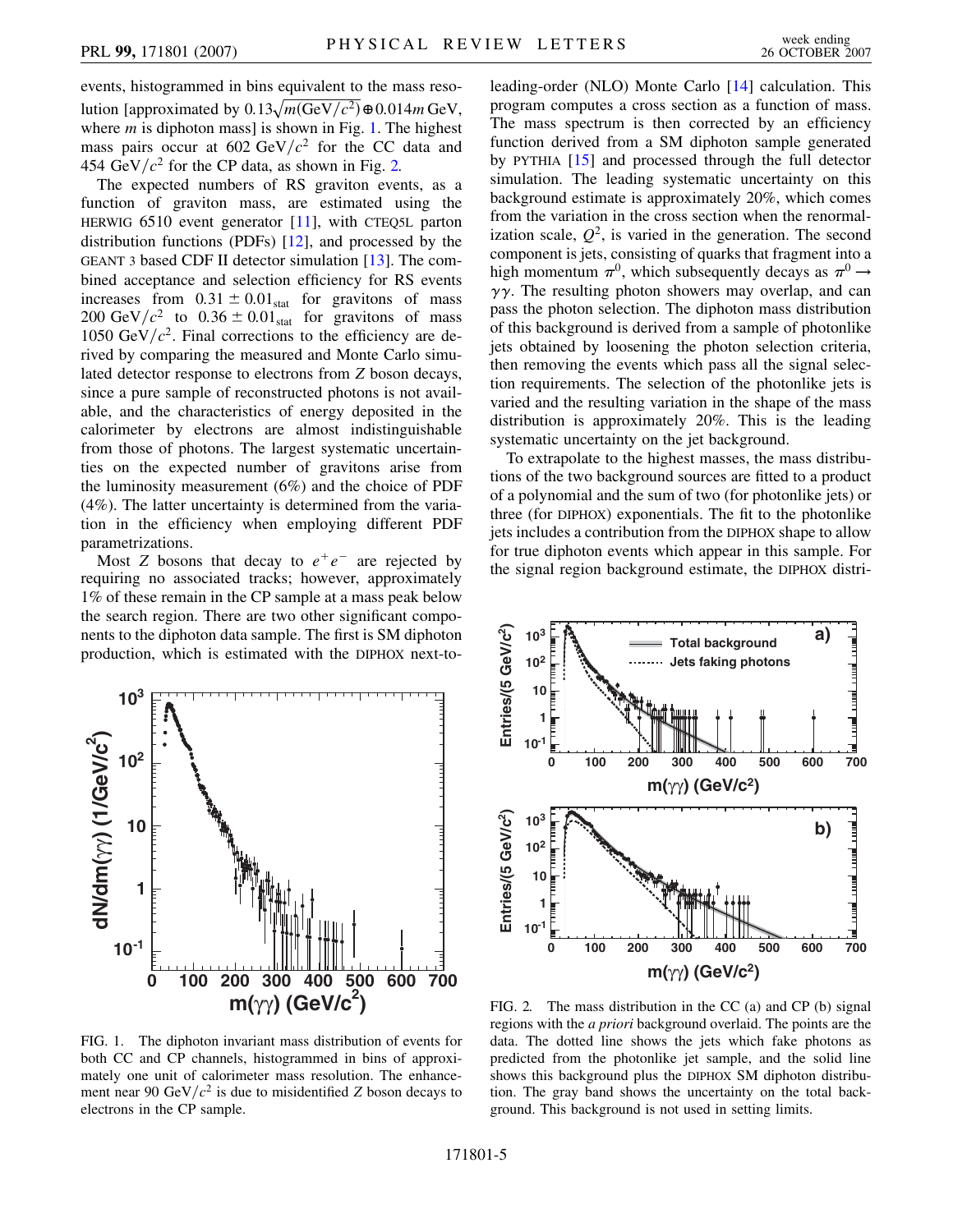bution is normalized to the NLO cross section predicted by DIPHOX. The jet background shape is normalized to the observed shape in the invariant mass region 30 to 100 GeV $/c^2$  after subtracting the estimated background from SM diphoton production.

Figure [2](#page-4-1) shows the observed mass spectra compared to the predictions. This estimate of the background, which shows good agreement with the observation, is only for an *a priori* comparison, and is not used in setting upper limits on a specific production model.

To find the most accurate description of the background for setting limits, we fit the CC and CP mass spectra to a polynomial multiplied by a sum of three components: two exponentials and the DIPHOX shape. The normalization of each component is allowed to float in the fit. This function is used for the background estimate as a function of mass with statistical uncertainties propagated from the fits. DIPHOX systematic uncertainties, as described above, are also propagated.

The background shape is combined with the simulated signal shape in a binned likelihood method, with the contents of the bins treated with Poisson statistics. The likelihood as a function of cross section is given by

$$
L(\sigma) = \prod_{i=1}^{N_{\text{bins}}} \frac{\mu_i(\sigma)^{N_i^d} e^{-\mu_i(\sigma)}}{N_i^d!},\tag{1}
$$

where

$$
\mu_i(\sigma) = \frac{\epsilon \mathcal{L}\sigma \mathcal{N}_I^S}{N_{\text{tot}}^s} + N_i^b. \tag{2}
$$

Here  $N_i^d$ ,  $N_i^b$ , and  $N_i^s$  are, respectively, the numbers of observed, background and signal events in bin  $i$ , and  $N_{\text{tot}}^s$  is the total number of signal events passing selection requirements. The parameter  $\epsilon$  is the total acceptance and efficiency for selecting the events predicted by the model,  $\mathcal{L}$  is the integrated luminosity, and  $\sigma$  is the model cross section. Systematic uncertainties are included in the likelihood with a Gaussian Bayesian prior.

The likelihood function is calculated separately for the CC and CP channels, then a combined likelihood is formed from the product of the two, accounting for the correlations among systematic uncertainties. We obtain a posterior density in  $\sigma$  assuming a uniform prior in  $\sigma$  applying Bayes' theorem. The 95% C.L. upper limit corresponds to the point below which 95% of the integral of the posterior density lies.

The result is shown in Fig. [3,](#page-5-0) as a function of graviton mass, along with the theoretical cross section times branching ratio for RS gravitons with  $k/\overline{M}_{\text{Pl}}$  set to 0.1, 0.07, 0.05, 0.025, and 0.01. The leading-order graviton production cross section is multiplied by a factor of 1.3, to correct for diagrams at higher-order in  $\alpha_s$  [[16](#page-6-32)]. From the limit on  $\sigma \mathcal{B}(G \to \gamma \gamma)$ , lower mass bounds are obtained for the first excited state of the RS graviton as a function of the parameter  $k/\overline{M}_{\text{Pl}}$ . The 95% C.L. excluded region in the

<span id="page-5-0"></span>

FIG. 3 (color online). The 95% C.L. upper limit on the production cross section multiplied by branching fraction of an RS model graviton decaying to diphotons  $(\sigma \mathcal{B}(G \to \gamma \gamma))$ , as a function of graviton mass. Also shown are the predicted  $(\sigma \mathcal{B})$ curves for  $k/\overline{M}_{\text{Pl}} = 0.01, 0.07, 0.05, 0.025$  and 0.1.

 $k/\overline{M}_{\text{Pl}}$  and graviton mass plane is displayed in Fig. [4](#page-5-1), with the mass limits summarized in Table [I](#page-6-33).

In conclusion, we have searched for evidence of an anomalous peak in the diphoton mass spectrum using approximately 1.2 fb<sup>-1</sup> of data collected by the CDF II detector at the Fermilab Tevatron. Our sample includes events with both photons in the central detector, and events with one photon in the central detector and one in the plug detector. We find no evidence of new physics. We evaluate

<span id="page-5-1"></span>

FIG. 4 (color online). The 95% C.L. excluded region in the plane of  $k/\overline{M}_{\text{Pl}}$  and graviton mass.